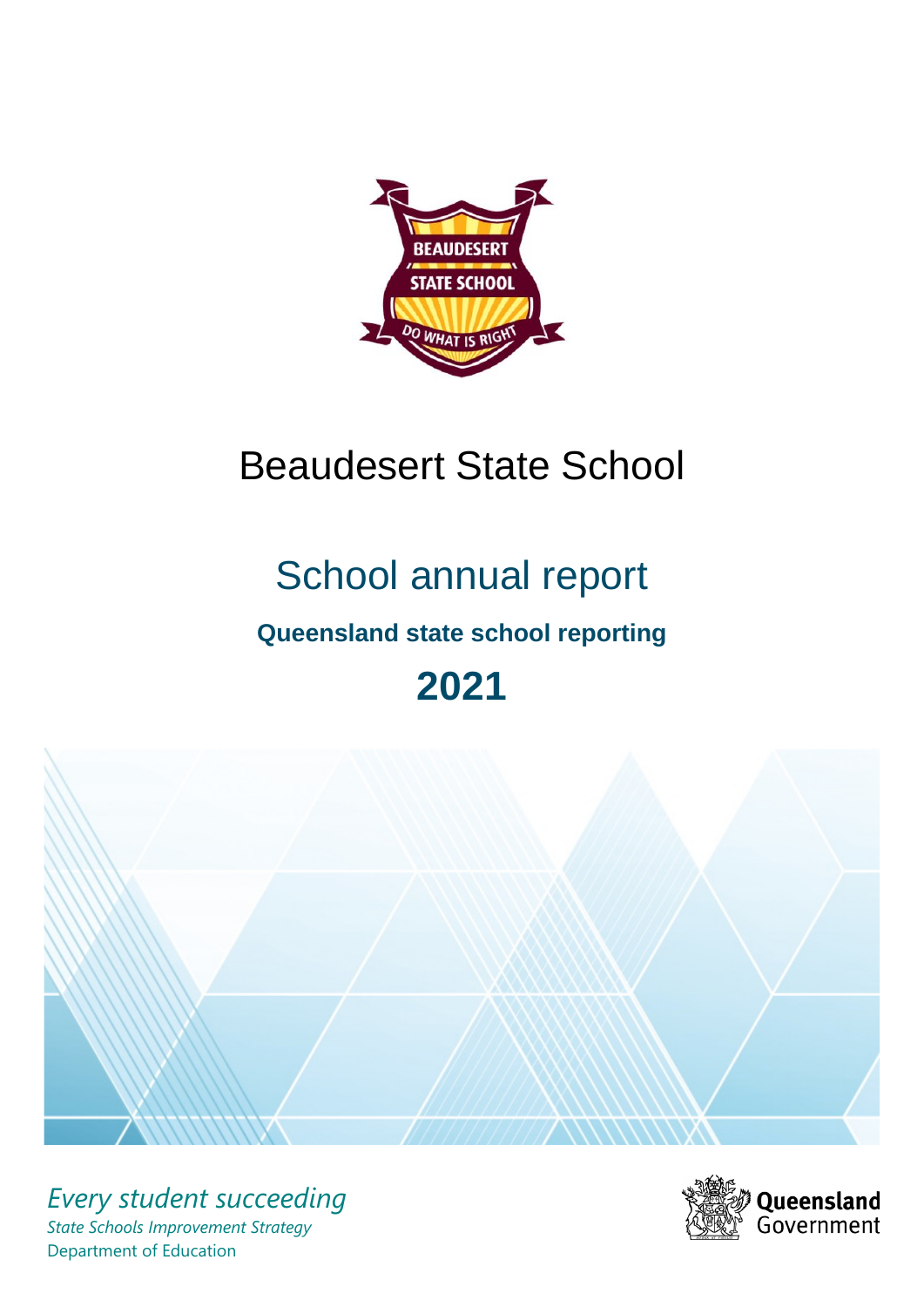**OFFICIAL – Public** Published as information source only. Public information used to create this report may not appear in this format in the public domain Please refer to disclaimer information.

#### **Contact details**

| <b>Postal Address</b> | PO Box 182 Beaudesert 4285       |
|-----------------------|----------------------------------|
| <b>Phone</b>          | $(07)$ 5540 1111                 |
| Fax                   | (07) 5540 1100                   |
| Email                 | principal@beaudesertss.eq.edu.au |
| Website               | https://beaudesertss.eq.edu.au   |

#### **Disclaimer**

The materials presented in this report are distributed by the Department of Education (the department) as an information source only.

The information and data in this report is subject to change without notice.<br>The department makes no statements, representations, or warranties about the accuracy or completeness of, and you should not rely on, any informa report.

The department disclaim all responsibility and all liability (including without limitation, liability in negligence) for all expenses, losses, damages and costs you might incur as a result of the information in this report being inaccurate or incomplete in any way, and for any reason.

Despite our best efforts, the department makes no warranties that the information in this report is free of infection by computer viruses or other contamination.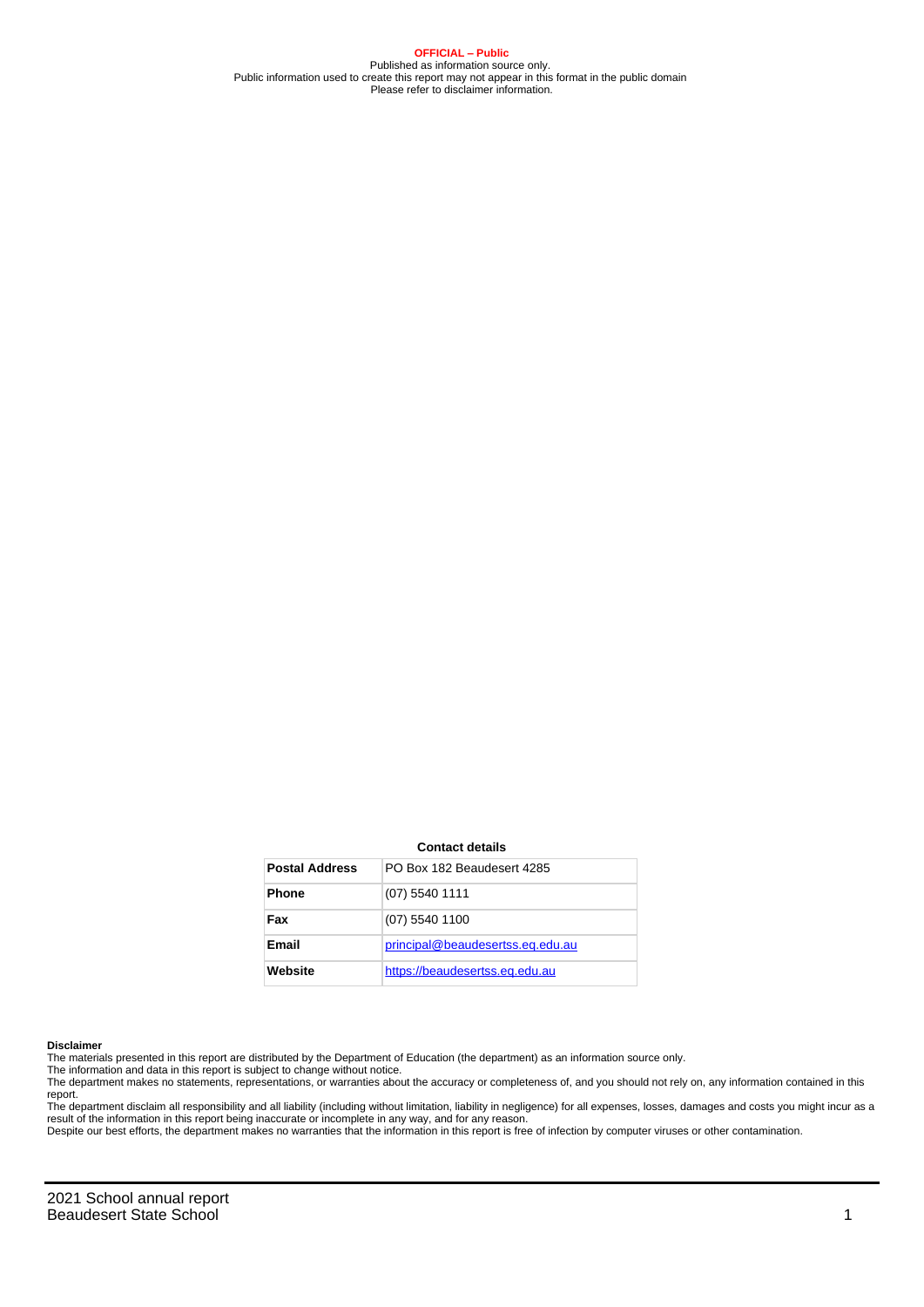| School context                   |                                                                                                                                                                                         |
|----------------------------------|-----------------------------------------------------------------------------------------------------------------------------------------------------------------------------------------|
| Coeducational or single sex      | Coeducational                                                                                                                                                                           |
| <b>Independent Public School</b> | No.                                                                                                                                                                                     |
| Year levels offered in 2021      | Early Childhood - Year 6                                                                                                                                                                |
| Webpages                         | Additional information about Queensland state schools is located on the:<br>My School website<br>Queensland Government data website<br>Queensland Government schools directory website. |

# **Characteristics of the student body**

### **Student enrolments**

#### **Table 1: Student enrolments by year level**

|                   |      | <b>February</b> |      |      | <b>August</b> |      |
|-------------------|------|-----------------|------|------|---------------|------|
| <b>Year Level</b> | 2019 | 2020            | 2021 | 2019 | 2020          | 2021 |
| <b>Prep Year</b>  | 53   | 70              | 59   | 55   | 69            | 58   |
| Year 1            | 67   | 53              | 75   | 71   | 49            | 78   |
| Year 2            | 69   | 71              | 55   | 70   | 74            | 58   |
| Year <sub>3</sub> | 91   | 69              | 83   | 93   | 73            | 85   |
| Year 4            | 73   | 94              | 78   | 77   | 92            | 79   |
| Year <sub>5</sub> | 95   | 86              | 92   | 92   | 87            | 94   |
| Year <sub>6</sub> | 121  | 91              | 95   | 118  | 87            | 93   |
| <b>Total</b>      | 569  | 534             | 537  | 576  | 531           | 545  |

Notes

1. Student counts include headcount of all full- and part-time students at the school.

## **Average class sizes**

#### **Table 2: Average class size information for each phase of schooling**

| <b>Year Levels</b> | 2019 | 2020 | 2021 |
|--------------------|------|------|------|
| Prep – Year 3      | 24   | 24   | 24   |
| Year 4 – Year 6    | 24   | 24   | 26   |

Notes

1. Classes are measured against the target of 25 students per teacher in Prep to Year 3 and Years 11 to 12, and target of 28 students per teacher in Years 4 to 10. Where composite classes exist across cohorts (e.g. Year 3/4) the class size targets would be the lower cohort target.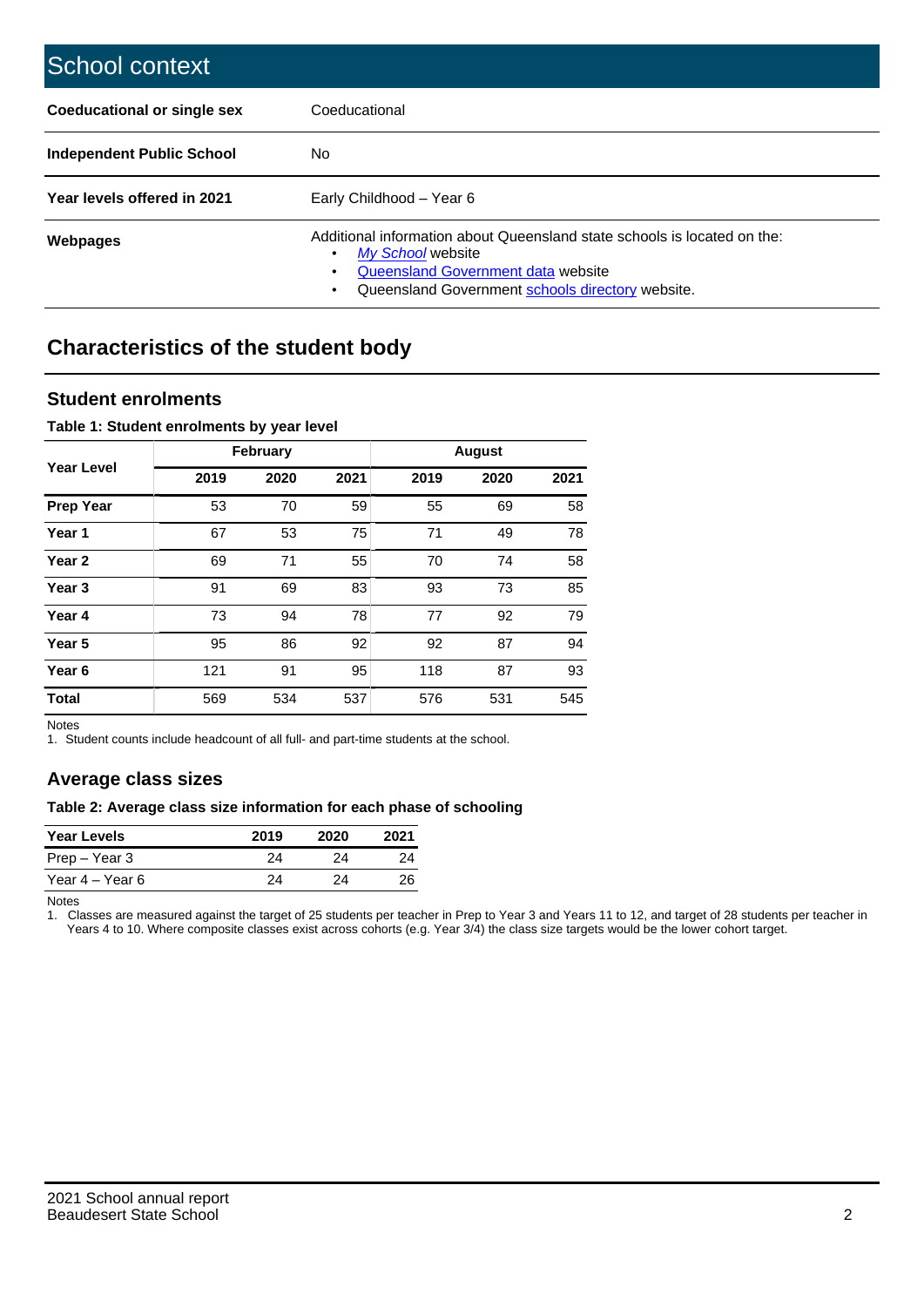## **Respectful relationships education**

To support students' learning, health and wellbeing all state schools are required to implement respectful relationships education through the Prep to Year 10 Australian Curriculum: Health and Physical Education and/or through school pastoral care programs across Prep to Year 12.

### **Parent, student and staff satisfaction**

Tables 3–5 show selected items from the Parent/Caregiver, Student and Staff School Opinion Surveys. In response to the COVID-19 health emergency, the annual school opinion surveys of students, teachers and staff were not administered in 2020. A new time series started in 2021 and data from this collection is not considered directly comparable with earlier collections due to significant methodology changes.

For state level information go to the **[School Opinion Survey](https://qed.qld.gov.au/publications/reports/statistics/schooling/schools/schoolopinionsurvey) webpage**.

#### **Table 3: Parent/Caregiver Survey**

| Percentage of parents/caregivers who agree <sup>1</sup> that:                                               | 2019   | 2020 | 2021  |
|-------------------------------------------------------------------------------------------------------------|--------|------|-------|
| This is a good school.                                                                                      | 96.9%  |      | 93.8% |
| My child likes being at this school. <sup>2</sup>                                                           | 100.0% |      | 91.3% |
| My child feels safe at this school. <sup>2</sup>                                                            | 96.9%  |      | 89.9% |
| My child's learning needs are being met at this school. <sup>2</sup>                                        | 96.9%  |      | 84.8% |
| My child is making good progress at this school. <sup>2</sup>                                               | 100.0% |      | 90.8% |
| Teachers at this school expect my child to do his or her best. <sup>2</sup>                                 | 100.0% |      | 97.0% |
| Teachers at this school provide my child with useful feedback about his or her school<br>work. <sup>2</sup> | 93.8%  |      | 87.7% |
| Teachers at this school motivate my child to learn. <sup>2</sup>                                            | 100.0% |      | 92.4% |
| Teachers at this school treat students fairly. <sup>2</sup>                                                 | 93.8%  |      | 89.7% |
| I can talk to my child's teachers about my concerns. <sup>2</sup>                                           | 100.0% |      | 91.3% |
| This school works with me to support my child's learning. <sup>2</sup>                                      | 93.8%  |      | 92.6% |
| This school takes parents' opinions seriously. <sup>2</sup>                                                 | 93.8%  |      | 83.9% |
| Student behaviour is well managed at this school. <sup>2</sup>                                              | 87.1%  |      | 85.1% |
| This school looks for ways to improve. <sup>2</sup>                                                         | 96.9%  |      | 88.3% |
| This school is well maintained. <sup>2</sup>                                                                | 90.6%  |      | 92.4% |

Notes

1. Agree represents the percentage of respondents who Somewhat Agree, Agree or Strongly Agree with the statement.

2. Nationally agreed parents/caregiver items.

3. DW = Data withheld to ensure confidentiality.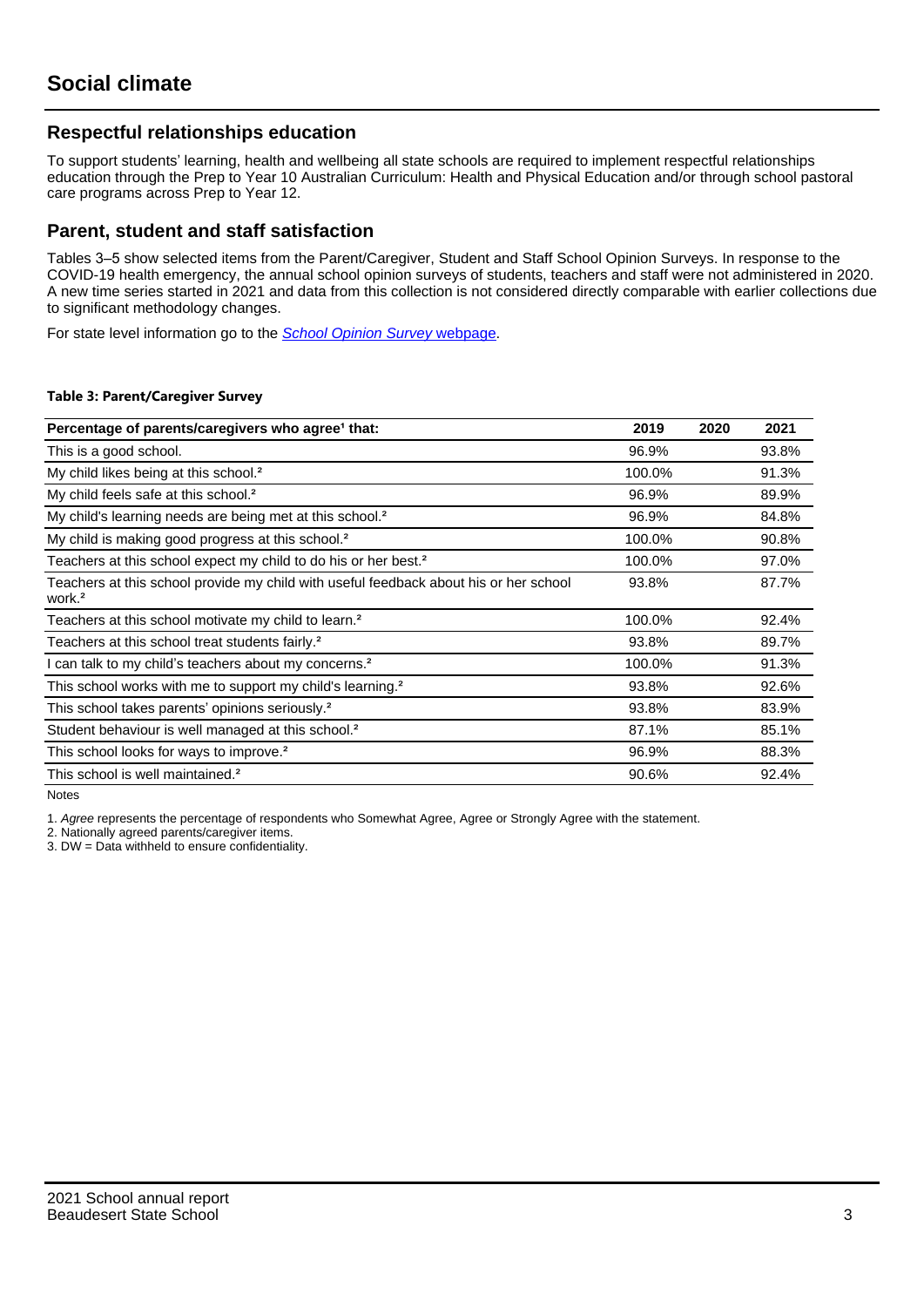#### **Table 4: Student Survey**

| Percentage of students who agree <sup>1</sup> that:                            | 2019  | 2020 | 2021   |
|--------------------------------------------------------------------------------|-------|------|--------|
| I like being at my school. <sup>2</sup>                                        | 90.8% |      | 88.1%  |
| I feel safe at my school. <sup>2</sup>                                         | 90.8% |      | 93.0%  |
| My teachers motivate me to learn. <sup>2</sup>                                 | 95.7% |      | 97.7%  |
| My teachers expect me to do my best. <sup>2</sup>                              | 99.2% |      | 100.0% |
| My teachers provide me with useful feedback about my school work. <sup>2</sup> | 94.1% |      | 100.0% |
| Teachers at my school treat students fairly. <sup>2</sup>                      | 87.3% |      | 95.3%  |
| I can talk to my teachers about my concerns. <sup>2</sup>                      | 88.0% |      | 90.5%  |
| My school takes students' opinions seriously. <sup>2</sup>                     | 87.6% |      | 93.0%  |
| Student behaviour is well managed at my school. <sup>2</sup>                   | 79.5% |      | 74.4%  |
| My school looks for ways to improve. <sup>2</sup>                              | 93.1% |      | 100.0% |
| My school is well maintained. <sup>2</sup>                                     | 89.6% |      | 83.7%  |
| My school gives me opportunities to do interesting things. <sup>2</sup>        | 90.5% |      | 88.1%  |

Notes

1. Agree represents the percentage of respondents who Somewhat Agree, Agree or Strongly Agree with the statement.

2. Nationally agreed student items.

3. DW = Data withheld to ensure confidentiality.

#### **Table 5: Staff Survey**

| Percentage of staff who agree <sup>1</sup> that:                                                            | 2019   | 2020 | 2021   |
|-------------------------------------------------------------------------------------------------------------|--------|------|--------|
| I feel confident embedding Aboriginal and Torres Strait Islander perspectives across the<br>learning areas. | 92.0%  |      | 100.0% |
| I enjoy working at this school. <sup>2</sup>                                                                | 97.7%  |      | 93.8%  |
| I feel this school is a safe place in which to work. <sup>2</sup>                                           | 100.0% |      | 93.5%  |
| I receive useful feedback about my work at this school. <sup>2</sup>                                        | 84.1%  |      | 83.9%  |
| Students are encouraged to do their best at this school. <sup>2</sup>                                       | 100.0% |      | 100.0% |
| Students are treated fairly at this school. <sup>2</sup>                                                    | 100.0% |      | 100.0% |
| Student behaviour is well managed at this school. <sup>2</sup>                                              | 97.7%  |      | 96.8%  |
| Staff are well supported at this school. <sup>2</sup>                                                       | 86.4%  |      | 93.8%  |
| This school takes staff opinions seriously. <sup>2</sup>                                                    | 79.5%  |      | 87.1%  |
| This school looks for ways to improve. <sup>2</sup>                                                         | 97.7%  |      | 96.9%  |
| This school is well maintained. <sup>2</sup>                                                                | 88.6%  |      | 93.8%  |
| This school gives me opportunities to do interesting things. <sup>2</sup>                                   | 86.4%  |      | 90.3%  |

Notes

1. Agree represents the percentage of respondents who Somewhat Agree, Agree or Strongly Agree with the statement.

2. Nationally agreed staff items.

3. DW = Data withheld to ensure confidentiality.

## **Description of how this school manages non-attendance**

Queensland state schools manage non-attendance in line with the Queensland Department of Education procedures: [Managing Student Absences and Enforcing Enrolment and Attendance at State Schools](https://ppr.qed.qld.gov.au/pp/managing-student-absences-and-enforcing-enrolment-and-attendance-at-state-schools-procedure); and [Roll Marking in State Schools,](https://ppr.qed.qld.gov.au/pp/roll-marking-in-state-schools-procedure) which outline processes for managing and recording student attendance and absenteeism.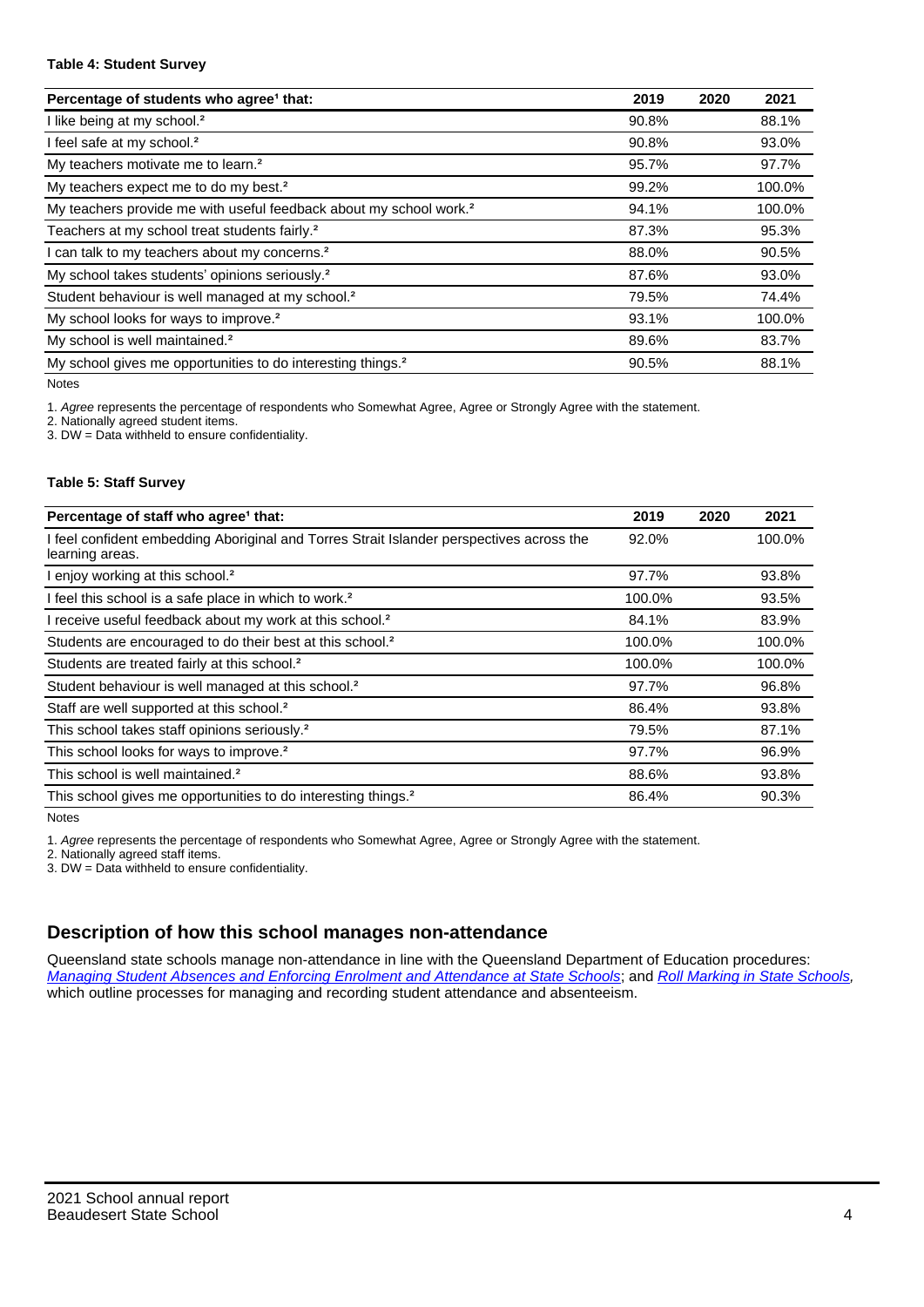## **School disciplinary absences**

#### **Table 6: Count of school disciplinary absences at this school**

| Type of school disciplinary absence | 2019 | 2020 | 2021 |
|-------------------------------------|------|------|------|
| Short suspension                    | 24   | 23   |      |
| Long suspension                     |      |      |      |
| Exclusion                           |      |      | 0    |
| Total                               | 28   | 23   |      |

Notes

1. School disciplinary absence (SDA) data is a total of short suspensions (1–10 days), long suspensions (11–20 days), exclusions and cancellations. 2. The number of SDAs is not the number of students who received an SDA as one student may be suspended several times in a school year. Each time a student is suspended it is recorded as an additional SDA. The data does not reflect the outcomes of appeal decisions.

3. 2020 data was impacted by the COVID-19 health emergency. There were significantly fewer SDAs during the home-based learning period (the first five weeks of Term 2) compared to other years.

# **School funding**

## **School income broken down by funding source**

School income, reported by financial year accounting cycle using standardised national methodologies and broken down by funding source is available via the  $My$  School website.

#### **How to access our income details**

- 1. Click on the My School link <http://www.myschool.edu.au/>.
- 2. Enter the school name or suburb of the school you wish to search.

|  | Search by school name or suburb |  | <b>School sector</b> |  | $\sim$ and $\sim$ represents the set of $\sim$ | <b>State</b> |  |  |  |
|--|---------------------------------|--|----------------------|--|------------------------------------------------|--------------|--|--|--|
|--|---------------------------------|--|----------------------|--|------------------------------------------------|--------------|--|--|--|

3. Click on View School Profile to access the school's profile.



4. Click on Finances and select the appropriate year to view school financial information.

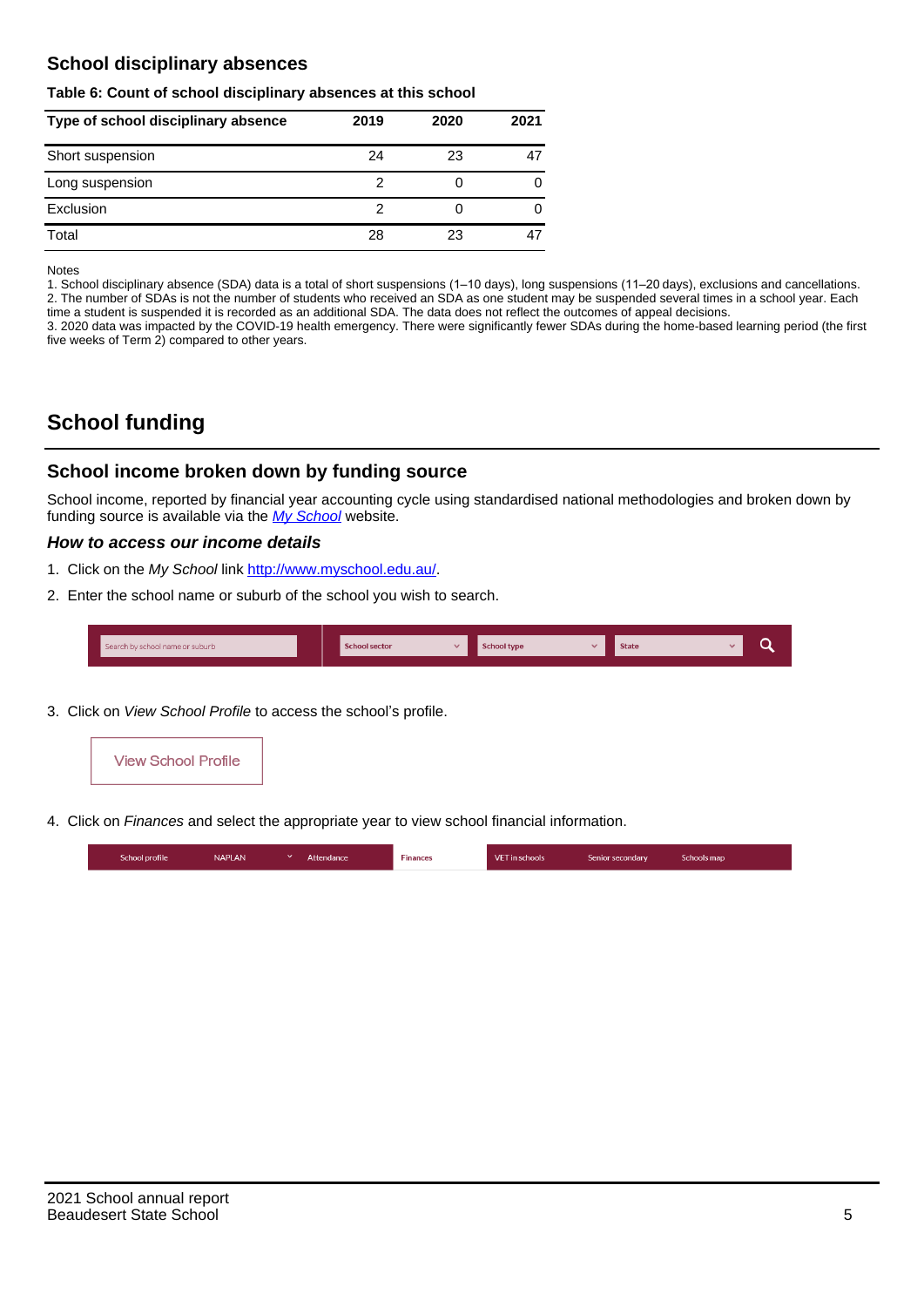## **Teacher standards and qualifications**

The Teacher registration eligibility requirements: Policy (p.1) states:

To be eligible for registration, a person must satisfy the Queensland College of Teachers (QCT) that they meet requirements regarding qualification and experience, or have otherwise met the requirements of the Australian Professional Standards for Teachers (APST). A person must also satisfy the QCT that they are suitable to teach and meet English language proficiency requirements. All these requirements are specified in the Act and the Education (Queensland College of Teachers) Regulation 2005 (the Regulation).

The qualifications required for teacher registration are successful completion of either -

- (a) a four-year initial teacher education program including teacher education studies of at least one year (e.g. a Bachelor of Education, or a double Bachelor degree in Science and Teaching) or
- (b) a one-year graduate initial teacher education program following a degree (e.g. a one-year Graduate Diploma of Education (Secondary) after a three-year Bachelor degree) or
- (c) another course of teacher education that the QCT is reasonably satisfied is the equivalent of (a) or (b). These are considered on a case-by-case basis.

For more information, please refer to the following link:

• <https://www.qct.edu.au/registration/qualifications>

# **Workforce composition**

## **Staff composition, including Indigenous staff**

#### **Table 7: Workforce composition for this school**

|                    | Non-teaching staff<br><b>Teaching staff</b> |      |      |      | Indigenous staff |                 |      |      |      |
|--------------------|---------------------------------------------|------|------|------|------------------|-----------------|------|------|------|
| <b>Description</b> | 2019                                        | 2020 | 2021 | 2019 | 2020             | 2021            | 2019 | 2020 | 2021 |
| Headcount          | 44                                          | 39   | 39   | 29   | 28               | 28              | <5   | <5   |      |
| <b>FTF</b>         | 39                                          | 36   | 37   | 19   | 19               | 20 <sub>1</sub> | <5   | ה>   |      |

Notes

1. Teaching staff includes school leaders.

2. Indigenous refers to Aboriginal and Torres Strait Islander people of Australia.

3. FTE = full-time equivalent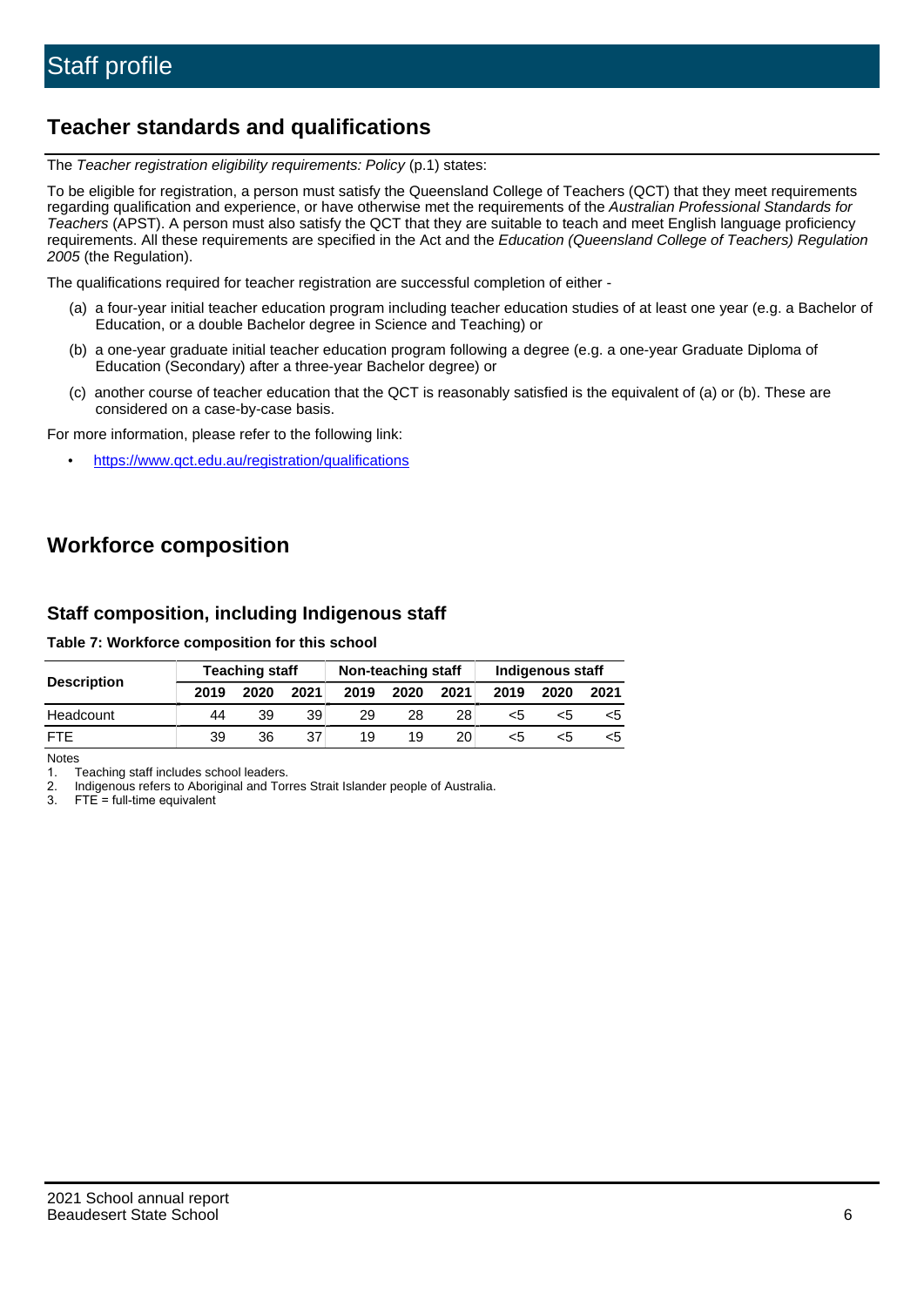# **Key student outcomes**

## **Student attendance**

Tables 8–9 show attendance rates at this school as percentages. In 2020, the COVID-19 health emergency affected student attendance in Queensland Government schools. Comparisons between 2020 and other years' attendance data should not be made.

#### **Table 8: Overall student attendance at this school**

| <b>Description</b>                                  | 2019 | 2020 | 2021 |
|-----------------------------------------------------|------|------|------|
| Overall attendance rate for students at this school | 90%  | 83%  | 86%  |

Notes

1. The attendance rate is the full- and part-time days attended as a percentage of enrolled school days.

2. Full-time students only.

#### **Table 9: Student attendance rates for each year level at this school**

| <b>Year Level</b> | 2019 | 2020 | 2021 |
|-------------------|------|------|------|
| Prep Year         | 88%  | 82%  | 84%  |
| Year <sub>1</sub> | 89%  | 84%  | 83%  |
| Year 2            | 91%  | 82%  | 86%  |
| Year <sub>3</sub> | 89%  | 84%  | 86%  |
| Year 4            | 91%  | 84%  | 87%  |
| Year 5            | 90%  | 82%  | 86%  |
| Year 6            | 89%  | 85%  | 88%  |

Notes

1. The attendance rate is the full- and part-time days attended as a percentage of enrolled school days.

2. Full-time students only.

3. DW = Data withheld to ensure confidentiality